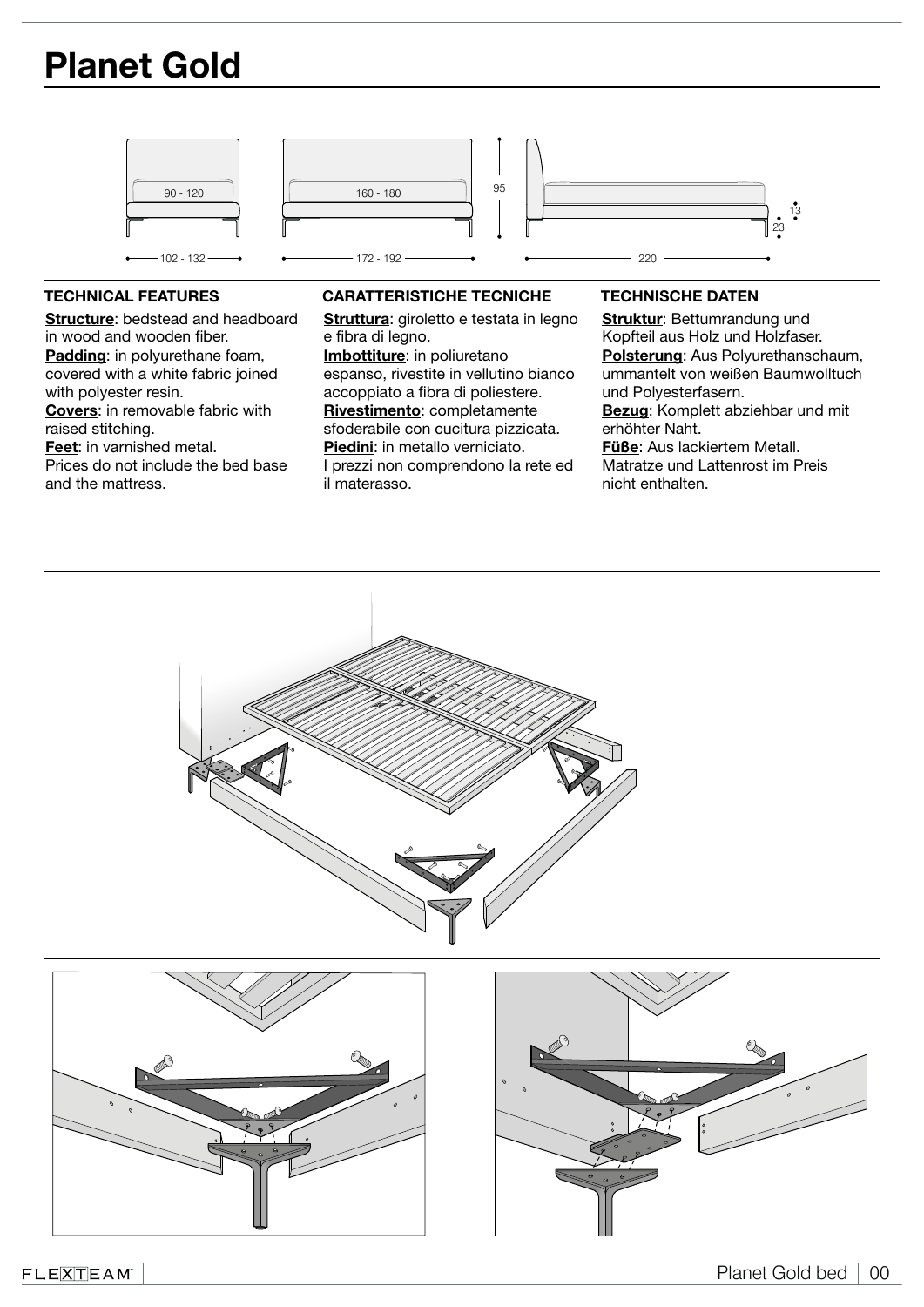## Bed for slat cm 90x200



Bed for slat cm 120x200



 $FLE[\overline{X}]\overline{TEAM}$